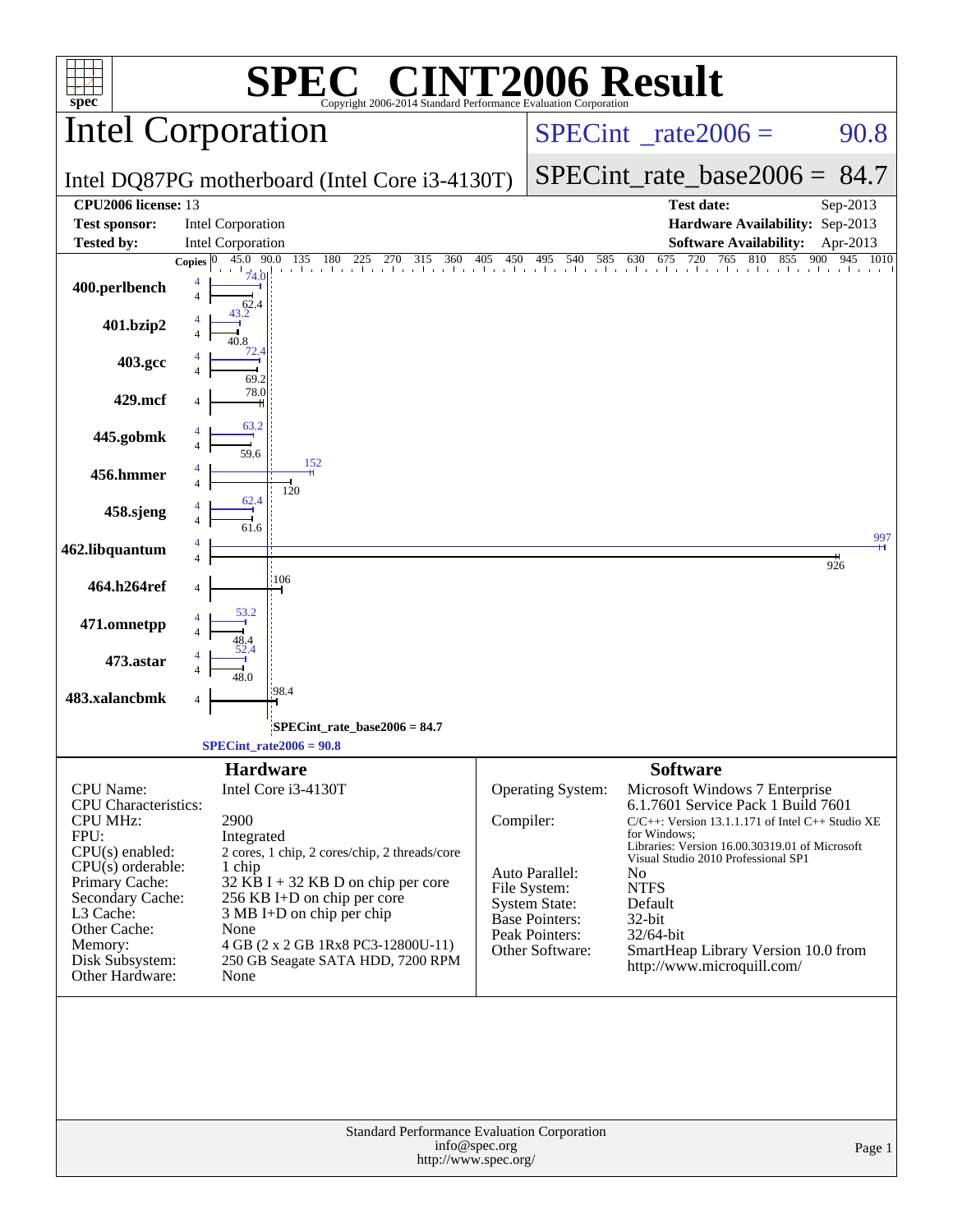

# Intel Corporation

SPECint rate $2006 = 90.8$ 

Intel DQ87PG motherboard (Intel Core i3-4130T)

[SPECint\\_rate\\_base2006 =](http://www.spec.org/auto/cpu2006/Docs/result-fields.html#SPECintratebase2006) 84.7

#### **[CPU2006 license:](http://www.spec.org/auto/cpu2006/Docs/result-fields.html#CPU2006license)** 13 **[Test date:](http://www.spec.org/auto/cpu2006/Docs/result-fields.html#Testdate)** Sep-2013

**[Test sponsor:](http://www.spec.org/auto/cpu2006/Docs/result-fields.html#Testsponsor)** Intel Corporation **[Hardware Availability:](http://www.spec.org/auto/cpu2006/Docs/result-fields.html#HardwareAvailability)** Sep-2013 **[Tested by:](http://www.spec.org/auto/cpu2006/Docs/result-fields.html#Testedby)** Intel Corporation **[Software Availability:](http://www.spec.org/auto/cpu2006/Docs/result-fields.html#SoftwareAvailability)** Apr-2013

## **[Results Table](http://www.spec.org/auto/cpu2006/Docs/result-fields.html#ResultsTable)**

|                    | <b>Base</b>   |                |       |                |       |                | <b>Peak</b> |               |                |              |                |              |                |              |
|--------------------|---------------|----------------|-------|----------------|-------|----------------|-------------|---------------|----------------|--------------|----------------|--------------|----------------|--------------|
| <b>Benchmark</b>   | <b>Copies</b> | <b>Seconds</b> | Ratio | <b>Seconds</b> | Ratio | <b>Seconds</b> | Ratio       | <b>Copies</b> | <b>Seconds</b> | <b>Ratio</b> | <b>Seconds</b> | <b>Ratio</b> | <b>Seconds</b> | <b>Ratio</b> |
| 400.perlbench      |               | 629            | 62.0  | 626            | 62.4  | 627            | 62.4        |               | 530            | 73.6         | 529            | 74.0         | 528            | 74.0         |
| 401.bzip2          | 4             | 971            | 39.6  | 944            | 40.8  | 923            | 42.0        |               | 885            | 43.6         | 897            | 43.2         | 904            | 42.8         |
| $403.\mathrm{gcc}$ |               | 465            | 69.2  | 465            | 69.2  | 467            | 68.8        |               | 445            | 72.4         | 446            | 72.4         | 443            | 72.8         |
| $429$ .mcf         |               | 468            | 78.0  | 497            | 73.6  | 465            | 78.4        |               | 468            | 78.0         | 497            | 73.6         | 465            | 78.4         |
| $445$ .gobmk       |               | 703            | 59.6  | 703            | 59.6  | 702            | 59.6        |               | 660            | 63.6         | 665            | 63.2         | 663            | 63.2         |
| 456.hmmer          |               | 312            | 120   | 311            | 120   | 316            | 118         |               | 246            | 152          | 252            | 148          | 246            | <u>152</u>   |
| 458 sjeng          |               | 785            | 61.6  | 779            | 62.0  | 784            | 61.6        |               | 773            | 62.4         | 775            | 62.4         | 763            | 63.6         |
| 462.libquantum     |               | 89.1           | 930   | 89.5           | 926   | 89.6           | 925         |               | 83.7           | 990          | 83.0           | 998          | 83.1           | 997          |
| 464.h264ref        |               | 835            | 106   | 832            | 106   | 848            | 104         |               | 835            | <b>106</b>   | 832            | 106          | 848            | 104          |
| 471.omnetpp        | 4             | 516            | 48.4  | 510            | 49.2  | 526            | 47.6        |               | 469            | 53.2         | 469            | 53.2         | 480            | 52.0         |
| $473$ . astar      |               | 588            | 47.6  | 580            | 48.4  | 584            | 48.0        |               | 533            | 52.8         | 534            | 52.4         | 538            | 52.0         |
| 483.xalancbmk      |               | 281            | 98.4  | 282            | 98.0  | 280            | 98.4        |               | 281            | 98.4         | 282            | 98.0         | 280            | 98.4         |

Results appear in the [order in which they were run.](http://www.spec.org/auto/cpu2006/Docs/result-fields.html#RunOrder) Bold underlined text [indicates a median measurement.](http://www.spec.org/auto/cpu2006/Docs/result-fields.html#Median)

## **[Compiler Invocation Notes](http://www.spec.org/auto/cpu2006/Docs/result-fields.html#CompilerInvocationNotes)**

 To compile these binaries, the Intel Compiler 13.1 was set up to generate 32-bit binaries with the command: "ipsxe-comp-vars.bat ia32 vs2010" (shortcut provided in the Intel(r) Parallel Studio XE 2013 program folder)

## **[Submit Notes](http://www.spec.org/auto/cpu2006/Docs/result-fields.html#SubmitNotes)**

 Processes were bound to specific processors using the start command with the /affinity switch. The config file option 'submit' was used to generate the affinity mask for each process.

## **[Platform Notes](http://www.spec.org/auto/cpu2006/Docs/result-fields.html#PlatformNotes)**

 Sysinfo program C:\SPEC13.1/Docs/sysinfo \$Rev: 6775 \$ \$Date:: 2011-08-16 #\$ \8787f7622badcf24e01c368b1db4377c running on Clt7C05070FB2EF Fri Sep 20 05:46:13 2013

 This section contains SUT (System Under Test) info as seen by some common utilities. To remove or add to this section, see: <http://www.spec.org/cpu2006/Docs/config.html#sysinfo>

 Trying 'systeminfo' OS Name : Microsoft Windows 7 Enterprise<br>OS Version : 6.1.7601 Service Pack 1 Build : 6.1.7601 Service Pack 1 Build 7601 System Manufacturer: INTEL\_ System Model : DQ87PG Processor(s) : 1 Processor(s) Installed. Continued on next page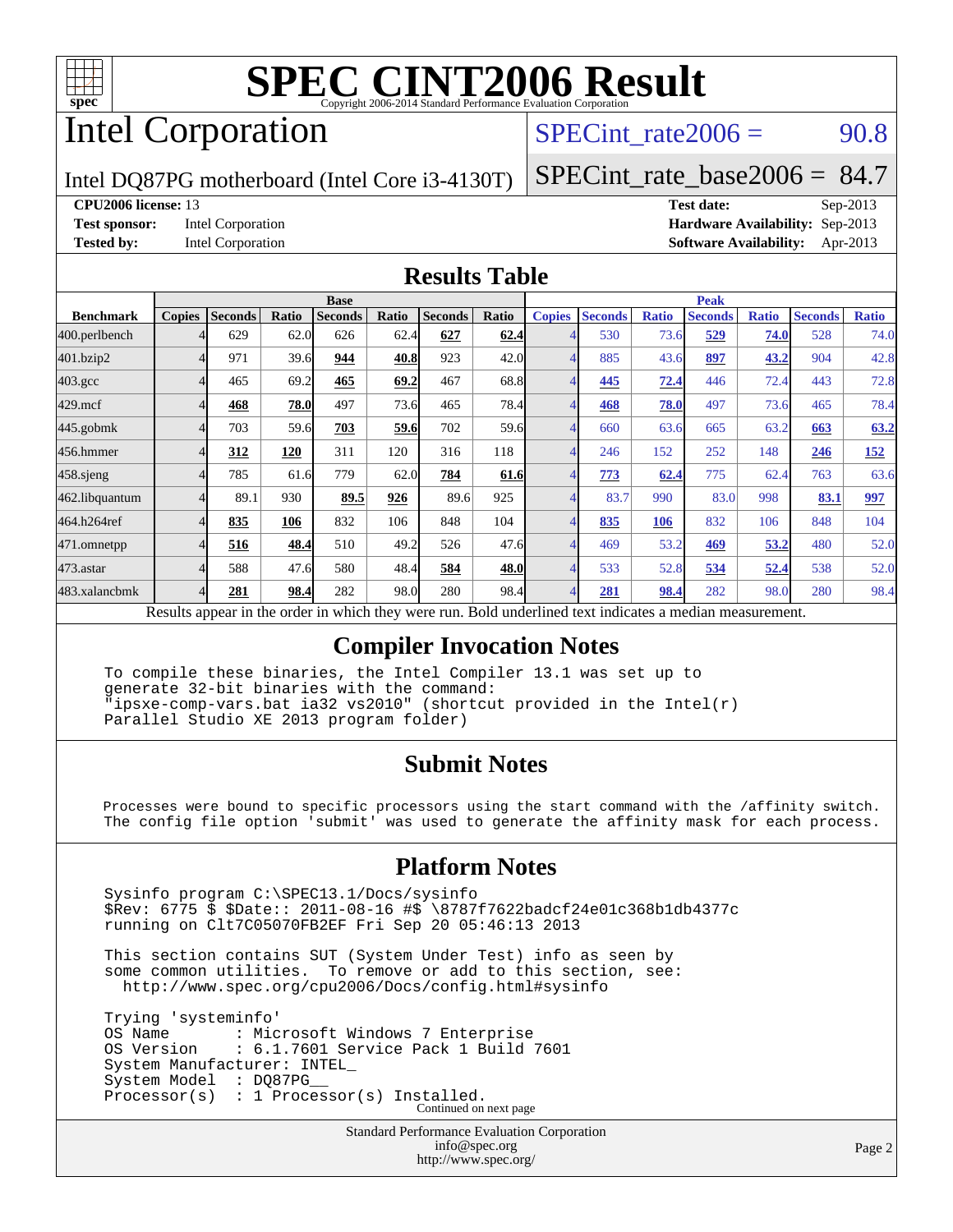

Intel Corporation

SPECint rate $2006 = 90.8$ 

Intel DQ87PG motherboard (Intel Core i3-4130T)

**[Test sponsor:](http://www.spec.org/auto/cpu2006/Docs/result-fields.html#Testsponsor)** Intel Corporation **[Hardware Availability:](http://www.spec.org/auto/cpu2006/Docs/result-fields.html#HardwareAvailability)** Sep-2013

[SPECint\\_rate\\_base2006 =](http://www.spec.org/auto/cpu2006/Docs/result-fields.html#SPECintratebase2006) 84.7 **[CPU2006 license:](http://www.spec.org/auto/cpu2006/Docs/result-fields.html#CPU2006license)** 13 **[Test date:](http://www.spec.org/auto/cpu2006/Docs/result-fields.html#Testdate)** Sep-2013

**[Tested by:](http://www.spec.org/auto/cpu2006/Docs/result-fields.html#Testedby)** Intel Corporation **[Software Availability:](http://www.spec.org/auto/cpu2006/Docs/result-fields.html#SoftwareAvailability)** Apr-2013

### **[Platform Notes \(Continued\)](http://www.spec.org/auto/cpu2006/Docs/result-fields.html#PlatformNotes)**

 [01]: Intel64 Family 6 Model 60 Stepping 3 GenuineIntel ~2900 Mhz BIOS Version : Intel(R) Corp. PGQ8710H.86A.0036.2013.0702.1908, 7/2/2013 Total Physical Memory: 3,749 MB

 Trying 'wmic cpu get /value' DeviceID L2CacheSize : 512 L3CacheSize : 3072 MaxClockSpeed : 2900 Name : Intel(R) Core(TM) i3-4130T CPU @ 2.90GHz NumberOfCores : 2 NumberOfLogicalProcessors: 4

 (End of data from sysinfo program) BIOS: SATA mode set to RAID Windows Disk Driver: Intel Rapid Storage Technology 12.5.0.1066 Windows Chipset Driver: Intel Chipset Driver 9.4.0.1027

### **[Component Notes](http://www.spec.org/auto/cpu2006/Docs/result-fields.html#ComponentNotes)**

 Tested systems can be used with Shin-G ATX case, PC Power and Cooling 1200W power supply Micron MT8JTF25664AZ-1G6 Series Memory DIMMs

## **[General Notes](http://www.spec.org/auto/cpu2006/Docs/result-fields.html#GeneralNotes)**

 Binaries compiled on a system with 1x Intel Core i7-860 CPU + 8GB memory using Windows 7 Enterprise 64-bit

# **[Base Compiler Invocation](http://www.spec.org/auto/cpu2006/Docs/result-fields.html#BaseCompilerInvocation)**

[C benchmarks](http://www.spec.org/auto/cpu2006/Docs/result-fields.html#Cbenchmarks): [icl -Qvc10](http://www.spec.org/cpu2006/results/res2014q3/cpu2006-20140701-30259.flags.html#user_CCbase_intel_icc_vc10_9607f3ecbcdf68042245f068e51b40c1) [-Qstd=c99](http://www.spec.org/cpu2006/results/res2014q3/cpu2006-20140701-30259.flags.html#user_CCbase_intel_compiler_c99_mode_1a3d110e3041b3ad4466830521bdad2a)

[C++ benchmarks:](http://www.spec.org/auto/cpu2006/Docs/result-fields.html#CXXbenchmarks) [icl -Qvc10](http://www.spec.org/cpu2006/results/res2014q3/cpu2006-20140701-30259.flags.html#user_CXXbase_intel_icc_vc10_9607f3ecbcdf68042245f068e51b40c1)

## **[Base Portability Flags](http://www.spec.org/auto/cpu2006/Docs/result-fields.html#BasePortabilityFlags)**

 403.gcc: [-DSPEC\\_CPU\\_WIN32](http://www.spec.org/cpu2006/results/res2014q3/cpu2006-20140701-30259.flags.html#b403.gcc_baseCPORTABILITY_DSPEC_CPU_WIN32) 464.h264ref: [-DWIN32](http://www.spec.org/cpu2006/results/res2014q3/cpu2006-20140701-30259.flags.html#b464.h264ref_baseCPORTABILITY_DWIN32) [-DSPEC\\_CPU\\_NO\\_INTTYPES](http://www.spec.org/cpu2006/results/res2014q3/cpu2006-20140701-30259.flags.html#b464.h264ref_baseCPORTABILITY_DSPEC_CPU_NO_INTTYPES) 483.xalancbmk: [-Qoption,cpp,--no\\_wchar\\_t\\_keyword](http://www.spec.org/cpu2006/results/res2014q3/cpu2006-20140701-30259.flags.html#user_baseCXXPORTABILITY483_xalancbmk_f-no_wchar_t_keyword_ec0ad4495a16b4e858bfcb29d949d25d)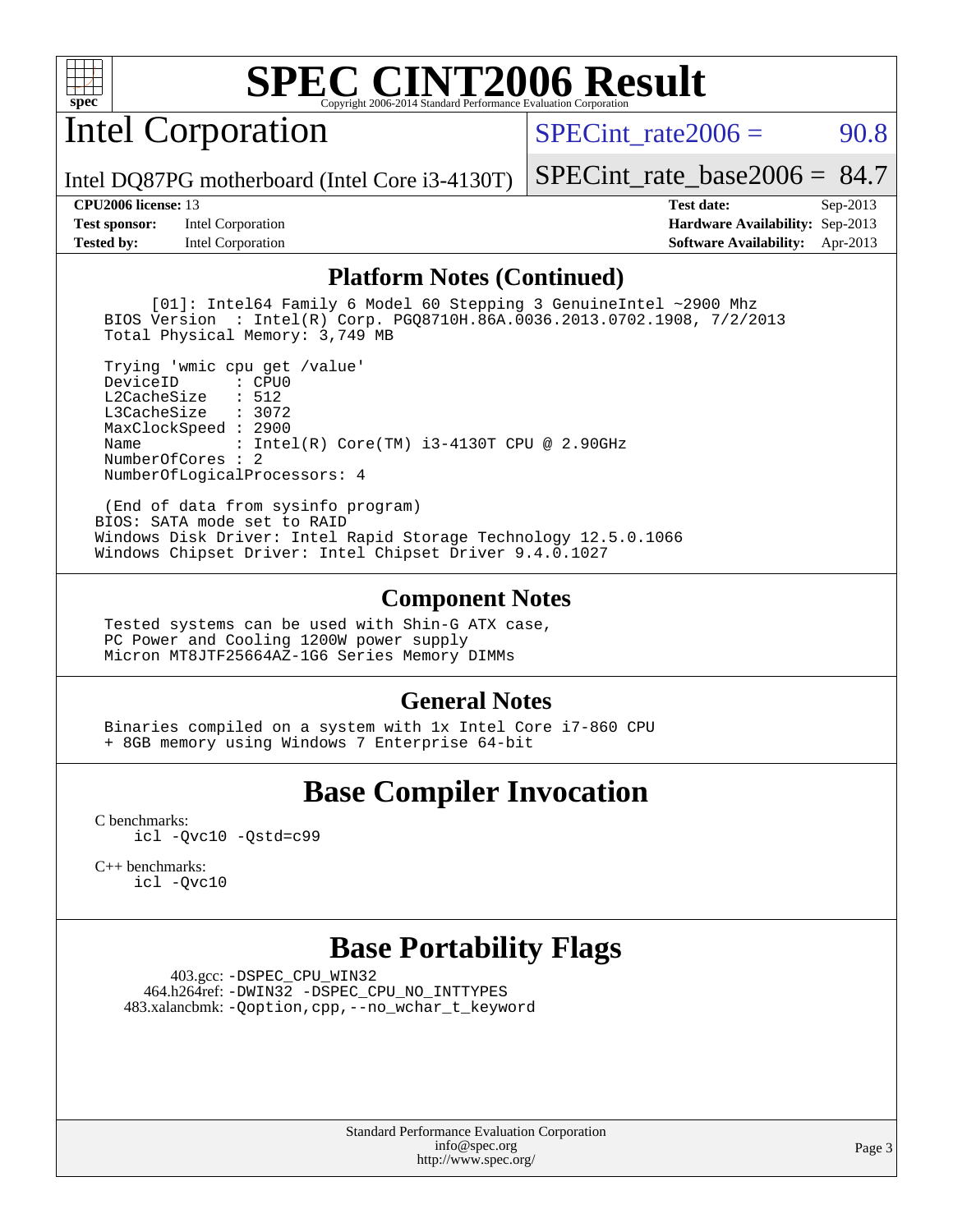

Intel Corporation

SPECint rate $2006 = 90.8$ 

Intel DQ87PG motherboard (Intel Core i3-4130T)

**[Test sponsor:](http://www.spec.org/auto/cpu2006/Docs/result-fields.html#Testsponsor)** Intel Corporation **[Hardware Availability:](http://www.spec.org/auto/cpu2006/Docs/result-fields.html#HardwareAvailability)** Sep-2013 **[Tested by:](http://www.spec.org/auto/cpu2006/Docs/result-fields.html#Testedby)** Intel Corporation **[Software Availability:](http://www.spec.org/auto/cpu2006/Docs/result-fields.html#SoftwareAvailability)** Apr-2013

[SPECint\\_rate\\_base2006 =](http://www.spec.org/auto/cpu2006/Docs/result-fields.html#SPECintratebase2006) 84.7 **[CPU2006 license:](http://www.spec.org/auto/cpu2006/Docs/result-fields.html#CPU2006license)** 13 **[Test date:](http://www.spec.org/auto/cpu2006/Docs/result-fields.html#Testdate)** Sep-2013

## **[Base Optimization Flags](http://www.spec.org/auto/cpu2006/Docs/result-fields.html#BaseOptimizationFlags)**

[C benchmarks](http://www.spec.org/auto/cpu2006/Docs/result-fields.html#Cbenchmarks):

[-QxCORE-AVX2](http://www.spec.org/cpu2006/results/res2014q3/cpu2006-20140701-30259.flags.html#user_CCbase_f-QxAVX2_f98716b5f9e905f99c943c56f21bf430) [-Qipo](http://www.spec.org/cpu2006/results/res2014q3/cpu2006-20140701-30259.flags.html#user_CCbase_f-Qipo) [-O3](http://www.spec.org/cpu2006/results/res2014q3/cpu2006-20140701-30259.flags.html#user_CCbase_f-O3) [-Qprec-div-](http://www.spec.org/cpu2006/results/res2014q3/cpu2006-20140701-30259.flags.html#user_CCbase_f-Qprec-div-) [-Qopt-prefetch](http://www.spec.org/cpu2006/results/res2014q3/cpu2006-20140701-30259.flags.html#user_CCbase_f-Qprefetch_37c211608666b9dff9380561f602f0a8) [/F512000000](http://www.spec.org/cpu2006/results/res2014q3/cpu2006-20140701-30259.flags.html#user_CCbase_set_stack_space_98438a10eb60aa5f35f4c79d9b9b27b1)

[C++ benchmarks:](http://www.spec.org/auto/cpu2006/Docs/result-fields.html#CXXbenchmarks) [-QxCORE-AVX2](http://www.spec.org/cpu2006/results/res2014q3/cpu2006-20140701-30259.flags.html#user_CXXbase_f-QxAVX2_f98716b5f9e905f99c943c56f21bf430) [-Qipo](http://www.spec.org/cpu2006/results/res2014q3/cpu2006-20140701-30259.flags.html#user_CXXbase_f-Qipo) [-O3](http://www.spec.org/cpu2006/results/res2014q3/cpu2006-20140701-30259.flags.html#user_CXXbase_f-O3) [-Qprec-div-](http://www.spec.org/cpu2006/results/res2014q3/cpu2006-20140701-30259.flags.html#user_CXXbase_f-Qprec-div-) [-Qopt-prefetch](http://www.spec.org/cpu2006/results/res2014q3/cpu2006-20140701-30259.flags.html#user_CXXbase_f-Qprefetch_37c211608666b9dff9380561f602f0a8) [-Qcxx-features](http://www.spec.org/cpu2006/results/res2014q3/cpu2006-20140701-30259.flags.html#user_CXXbase_f-Qcxx_features_dbf36c8a6dba956e22f1645e4dcd4d98) [/F512000000](http://www.spec.org/cpu2006/results/res2014q3/cpu2006-20140701-30259.flags.html#user_CXXbase_set_stack_space_98438a10eb60aa5f35f4c79d9b9b27b1) [shlW32M.lib](http://www.spec.org/cpu2006/results/res2014q3/cpu2006-20140701-30259.flags.html#user_CXXbase_SmartHeap32_d106338dfda1a055705c9b519e07f096) [-link /FORCE:MULTIPLE](http://www.spec.org/cpu2006/results/res2014q3/cpu2006-20140701-30259.flags.html#user_CXXbase_link_force_multiple2_070fe330869edf77077b841074b8b0b6)

# **[Base Other Flags](http://www.spec.org/auto/cpu2006/Docs/result-fields.html#BaseOtherFlags)**

[C benchmarks](http://www.spec.org/auto/cpu2006/Docs/result-fields.html#Cbenchmarks):

403.gcc: [-Dalloca=\\_alloca](http://www.spec.org/cpu2006/results/res2014q3/cpu2006-20140701-30259.flags.html#b403.gcc_baseEXTRA_CFLAGS_Dalloca_be3056838c12de2578596ca5467af7f3)

# **[Peak Compiler Invocation](http://www.spec.org/auto/cpu2006/Docs/result-fields.html#PeakCompilerInvocation)**

[C benchmarks \(except as noted below\)](http://www.spec.org/auto/cpu2006/Docs/result-fields.html#Cbenchmarksexceptasnotedbelow):

[icl -Qvc10](http://www.spec.org/cpu2006/results/res2014q3/cpu2006-20140701-30259.flags.html#user_CCpeak_intel_icc_vc10_9607f3ecbcdf68042245f068e51b40c1) [-Qstd=c99](http://www.spec.org/cpu2006/results/res2014q3/cpu2006-20140701-30259.flags.html#user_CCpeak_intel_compiler_c99_mode_1a3d110e3041b3ad4466830521bdad2a)

456.hmmer: [C:\Program Files \(x86\)\Intel\Composer XE 2013.171/bin/intel64/icl.exe](http://www.spec.org/cpu2006/results/res2014q3/cpu2006-20140701-30259.flags.html#user_peakCCLD456_hmmer_intel_icc_64bit_a47adb23ffeeb40a4c72a454746f326c)

458.sjeng: [C:\Program Files \(x86\)\Intel\Composer XE 2013.171/bin/intel64/icl.exe](http://www.spec.org/cpu2006/results/res2014q3/cpu2006-20140701-30259.flags.html#user_peakCCLD458_sjeng_intel_icc_64bit_a47adb23ffeeb40a4c72a454746f326c)

 462.libquantum: [C:\Program Files \(x86\)\Intel\Composer XE 2013.171/bin/intel64/icl.exe](http://www.spec.org/cpu2006/results/res2014q3/cpu2006-20140701-30259.flags.html#user_peakCCLD462_libquantum_intel_icc_64bit_a47adb23ffeeb40a4c72a454746f326c)  $-Ostd=c99$ 

[C++ benchmarks \(except as noted below\):](http://www.spec.org/auto/cpu2006/Docs/result-fields.html#CXXbenchmarksexceptasnotedbelow) [icl -Qvc10](http://www.spec.org/cpu2006/results/res2014q3/cpu2006-20140701-30259.flags.html#user_CXXpeak_intel_icc_vc10_9607f3ecbcdf68042245f068e51b40c1)

473.astar: [C:\Program Files \(x86\)\Intel\Composer XE 2013.171/bin/intel64/icl.exe](http://www.spec.org/cpu2006/results/res2014q3/cpu2006-20140701-30259.flags.html#user_peakCXXLD473_astar_intel_icc_64bit_a47adb23ffeeb40a4c72a454746f326c)

# **[Peak Portability Flags](http://www.spec.org/auto/cpu2006/Docs/result-fields.html#PeakPortabilityFlags)**

 403.gcc: [-DSPEC\\_CPU\\_WIN32](http://www.spec.org/cpu2006/results/res2014q3/cpu2006-20140701-30259.flags.html#b403.gcc_peakCPORTABILITY_DSPEC_CPU_WIN32) 456.hmmer: [-DSPEC\\_CPU\\_P64](http://www.spec.org/cpu2006/results/res2014q3/cpu2006-20140701-30259.flags.html#suite_peakPORTABILITY456_hmmer_DSPEC_CPU_P64) 458.sjeng: [-DSPEC\\_CPU\\_P64](http://www.spec.org/cpu2006/results/res2014q3/cpu2006-20140701-30259.flags.html#suite_peakPORTABILITY458_sjeng_DSPEC_CPU_P64) 462.libquantum: [-DSPEC\\_CPU\\_P64](http://www.spec.org/cpu2006/results/res2014q3/cpu2006-20140701-30259.flags.html#suite_peakPORTABILITY462_libquantum_DSPEC_CPU_P64) 464.h264ref: [-DWIN32](http://www.spec.org/cpu2006/results/res2014q3/cpu2006-20140701-30259.flags.html#b464.h264ref_peakCPORTABILITY_DWIN32) [-DSPEC\\_CPU\\_NO\\_INTTYPES](http://www.spec.org/cpu2006/results/res2014q3/cpu2006-20140701-30259.flags.html#b464.h264ref_peakCPORTABILITY_DSPEC_CPU_NO_INTTYPES) 473.astar: [-DSPEC\\_CPU\\_P64](http://www.spec.org/cpu2006/results/res2014q3/cpu2006-20140701-30259.flags.html#suite_peakPORTABILITY473_astar_DSPEC_CPU_P64) 483.xalancbmk: [-Qoption,cpp,--no\\_wchar\\_t\\_keyword](http://www.spec.org/cpu2006/results/res2014q3/cpu2006-20140701-30259.flags.html#user_peakCXXPORTABILITY483_xalancbmk_f-no_wchar_t_keyword_ec0ad4495a16b4e858bfcb29d949d25d)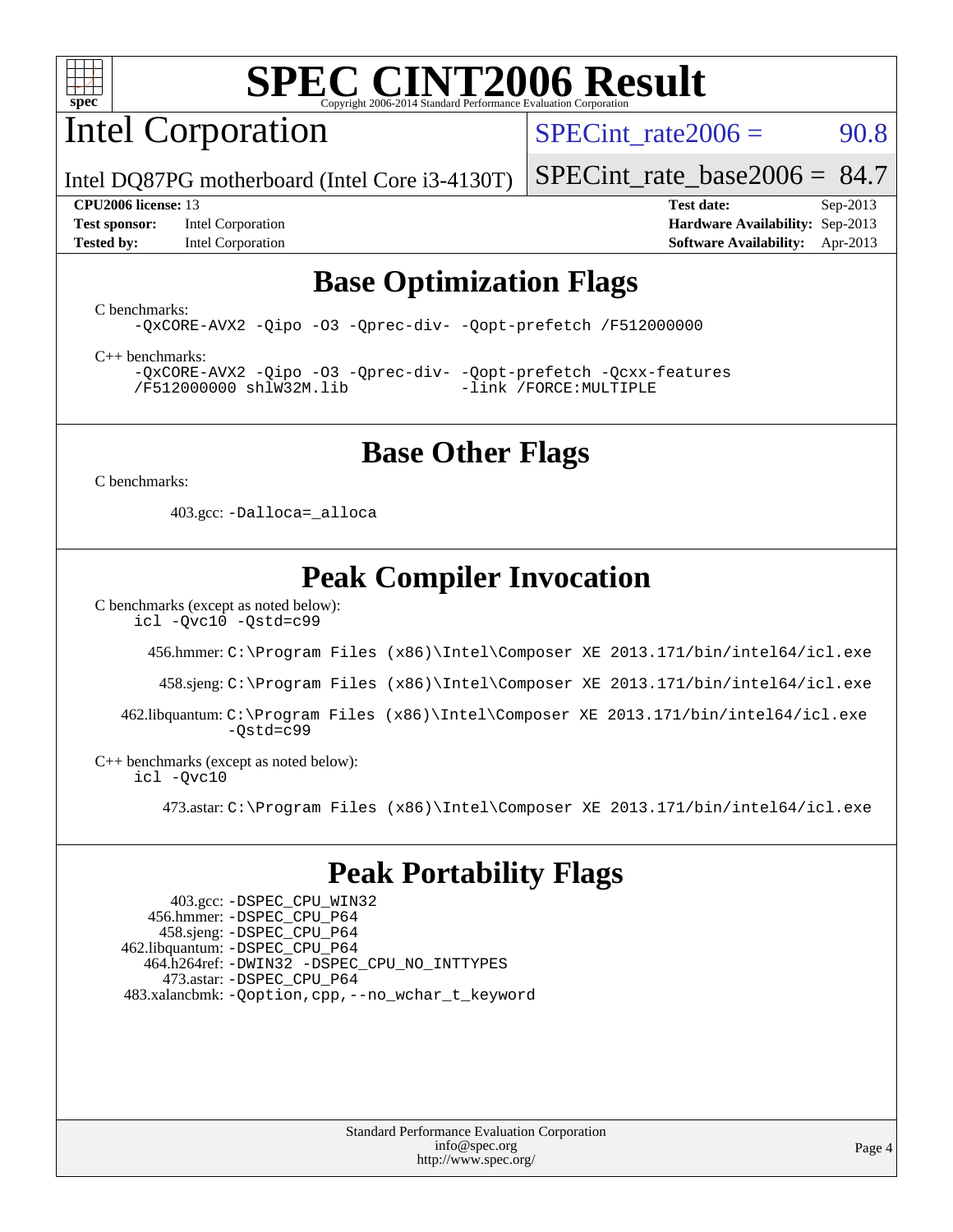

Intel Corporation

 $SPECTnt_rate2006 = 90.8$ 

Intel DQ87PG motherboard (Intel Core i3-4130T)

### **[CPU2006 license:](http://www.spec.org/auto/cpu2006/Docs/result-fields.html#CPU2006license)** 13 **[Test date:](http://www.spec.org/auto/cpu2006/Docs/result-fields.html#Testdate)** Sep-2013

| <b>Test sponsor:</b> | Intel Corporation |
|----------------------|-------------------|
| <b>Tested by:</b>    | Intel Corporation |

[SPECint\\_rate\\_base2006 =](http://www.spec.org/auto/cpu2006/Docs/result-fields.html#SPECintratebase2006) 84.7

**[Hardware Availability:](http://www.spec.org/auto/cpu2006/Docs/result-fields.html#HardwareAvailability)** Sep-2013 **[Software Availability:](http://www.spec.org/auto/cpu2006/Docs/result-fields.html#SoftwareAvailability)** Apr-2013

# **[Peak Optimization Flags](http://www.spec.org/auto/cpu2006/Docs/result-fields.html#PeakOptimizationFlags)**

#### [C benchmarks](http://www.spec.org/auto/cpu2006/Docs/result-fields.html#Cbenchmarks):

|                      | 400.perlbench: -QxCORE-AVX2(pass 2) -Qprof_gen(pass 1) -Qprof_use(pass 2)<br>-Qipo -03 -Qprec-div- -Qansi-alias -Qopt-prefetch<br>-link /FORCE: MULTIPLE<br>/F512000000 shlW32M.lib               |
|----------------------|---------------------------------------------------------------------------------------------------------------------------------------------------------------------------------------------------|
|                      | 401.bzip2: -QxCORE-AVX2(pass 2) -Qprof_gen(pass 1) -Qprof_use(pass 2)<br>-Qipo -03 -Qprec-div- -Qopt-prefetch -Qansi-alias<br>/F512000000                                                         |
|                      | 403.gcc: -QxCORE-AVX2(pass 2) -Qprof_gen(pass 1) -Qprof_use(pass 2)<br>-Qipo -03 -Qprec-div- -Qopt-prefetch /F512000000                                                                           |
|                      | 429.mcf: basepeak = $yes$                                                                                                                                                                         |
|                      | 445.gobmk: -QxCORE-AVX2(pass 2) -Qprof_gen(pass 1) -Qprof_use(pass 2)<br>-Qipo -02 -Qprec-div- -Qansi-alias /F512000000                                                                           |
|                      | 456.hmmer: -Qauto-ilp32 -QxCORE-AVX2(pass 2) -Qprof_gen(pass 1)<br>-Oprof_use(pass 2) -Oipo -O3 -Oprec-div- -Oopt-prefetch<br>/F512000000                                                         |
|                      | 458.sjeng: -Qauto-ilp32 -QxCORE-AVX2(pass 2) -Qprof_gen(pass 1)<br>-Qprof_use(pass 2) -Qipo -03 -Qprec-div- -Qunroll4<br>/F512000000                                                              |
|                      | 462.libquantum: - Qauto-ilp32 - QxCORE-AVX2 - Qipo - 03 - Qprec-div-<br>-Qopt-prefetch /F512000000                                                                                                |
|                      | $464.h264$ ref: basepeak = yes                                                                                                                                                                    |
| $C_{++}$ benchmarks: |                                                                                                                                                                                                   |
|                      | 471.omnetpp: -QxCORE-AVX2(pass 2) -Qprof_gen(pass 1) -Qprof_use(pass 2)<br>-Qipo -03 -Qprec-div- -Qansi-alias<br>-Qopt-ra-region-strategy=block /F512000000 shlW32M.lib<br>-link /FORCE: MULTIPLE |
|                      | 473.astar: -Qauto-ilp32 -QxCORE-AVX2 -Qipo -03 -Qprec-div-<br>-Qopt-prefetch /F512000000 shlW64M.lib<br>-link /FORCE: MULTIPLE                                                                    |
|                      | $483.xalanchmk: basepeak = yes$                                                                                                                                                                   |
| C benchmarks:        | <b>Peak Other Flags</b>                                                                                                                                                                           |
|                      | Continued on next page                                                                                                                                                                            |